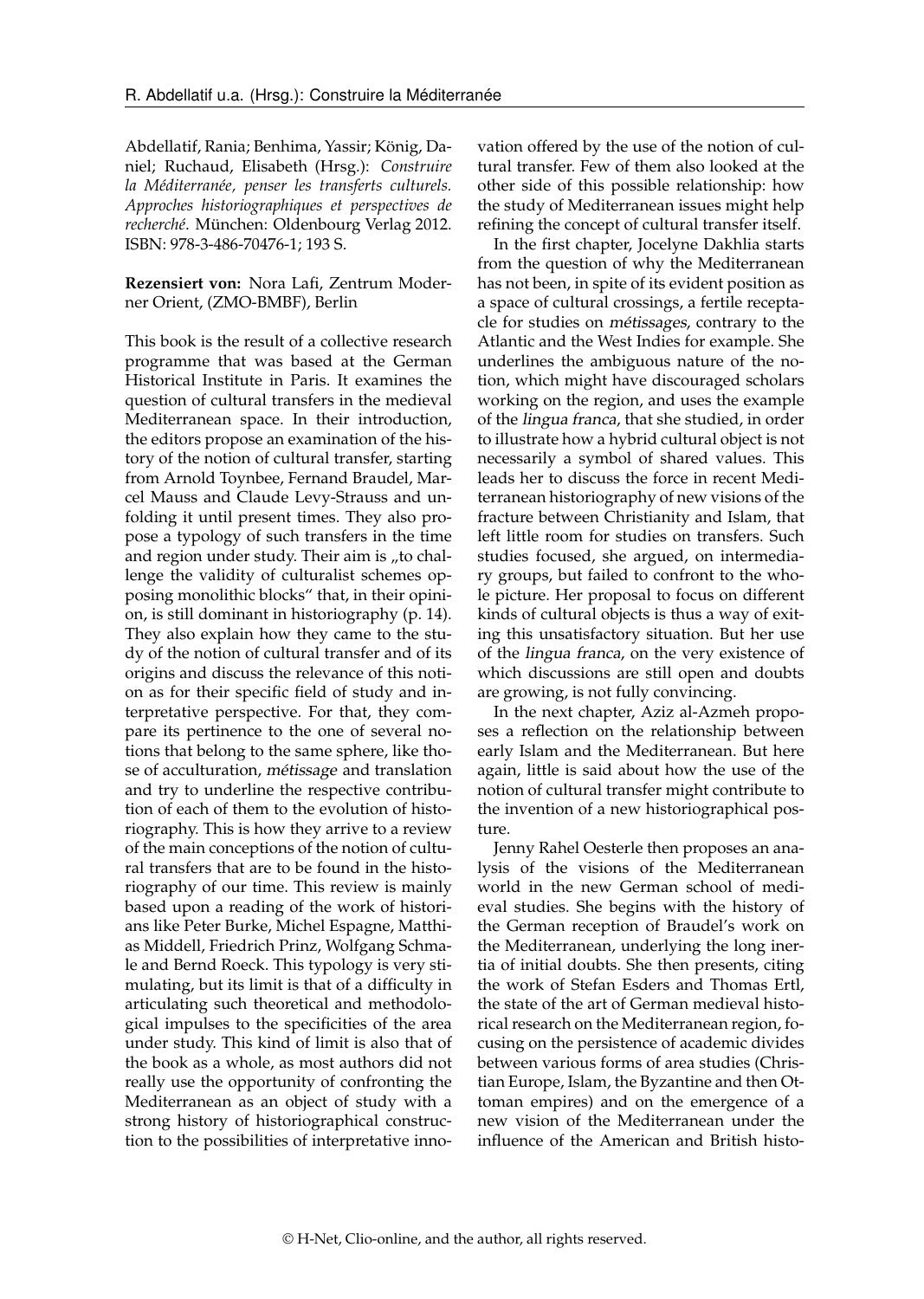rical literature. Among these new historians, for which connectivity is the object of a specific attention, she underlines the importance of the work of Wolfgang Welsch, Michael Borgolte and Wolfram Drews.

In a chapter about medieval thalassocraties, Jan Rüdiger tries to use reflections about the possible content of this notion in the Mediterranean case in order to denounce the persisting echo of what he calls mediterraneist discourses. He promotes a vision of the notion that focuses on a less general meaning and examines its genuine contents, that is those of a power that not only applies on the sea but also depends on it and reflects in its organization the priority of the maritime dimension. Only this configuration, for him, could allow fertile comparisons at the scale of Mediterranean cultural transfers. But unfortunately, the chapter does not really explore this stimulating hypothesis.

In another chapter, Philippe Sénac discusses the question of the frontier in medieval Spain. This field of study has indeed been the object of recent historiographical aggiornamenti, which the author presents as examples of innovative uses of the notion of cultural transfer. Citing the work of Eduardo Manzano Moreno, Pascal Buresi, Céline Martin, Klaus Herbers and Nikolas Jaspert as well as his own, he illustrates how our vision of the frontier between Christianity and Islam in the Iberian Peninsula has been profoundly revised. The frontier, the various denominations of which the author studies, is now seen as a site of exchanges and not only of confrontation. These exchanges can be better understood thanks to the recourse to the notion of porosity and included circulations of cultural nature. This new school of Iberian medieval studies has also promoted a new vision of the Islamic character of the Peninsula, that had long been seen under the dominant lens of the reconquista. This chapter is one of the most stimulating of the book. In the next one, of a quite comparable nature, Abbès Zouache uses the concept of cultural transfer in order to read differently the history of the crusades. His historiographical essay reports the spreading in the historical profession of a new way of conceiving the crusades in which the focus is more and more on societies under Crusaders domination in the Orient. This contribution illustrates the spirit of the book, that is sometimes difficult to trace in other chapters: how a new historiographical posture and the use of a concept can induce the emergence of a renewed vision of a subject on which various layers of clichés had accumulated. The praise of this chapter is also to include extensively into this discussion of historiographical nature the production in Arabic language as well as to analyze the persisting and ambiguous ideological content of historical research on the Crusades, from Europe to the United States and Israel.

In his contribution on technical transfers in the medieval Mediterranean, Yassir Benhima denounces the persistence of culturalist topoi in the present production in the field on the history of sciences and techniques. Insisting on the importance of a new vision of the field promoted by Eliyahu Ashtor, he takes the example of the hydraulic history of al-Andulus in order to illustrate the stakes of the study of technical transfers. The main message of his chapter is on the necessity of a precise historical contextualization of the processes at work, on both sides of the transfer.

The chapter by Pierre Bonte, on the Mediterranean of the anthropologists begins with an evocation of a series of seminal works in Mediterranean anthropology, by figures like Julian Pitt-Rivers, John Peristiany and John Davis. It underline how notions like kinship, family and religiosity have captured most of the attention, at the expense of the Mediterranean paradigm itself, in the context of a limited institutionalization of the Mediterranean as a cultural area. This is why the author calls for a new season of Mediterranean comparatism. But he does not really propose concrete elements on which this new approach might rely.

The conclusion of the book, by Isabel Schäfer, presents the various institutional frameworks within the European Union pertaining to Mediterranean cooperation, but fails to propose a pertinent discussion relating to the theme of the book. It is the problem of the whole book: presenting a series of divergent historiographical panoramas does not guarantee the invention of a pertinent and innovative discourse on the Mediterranean, on cultural